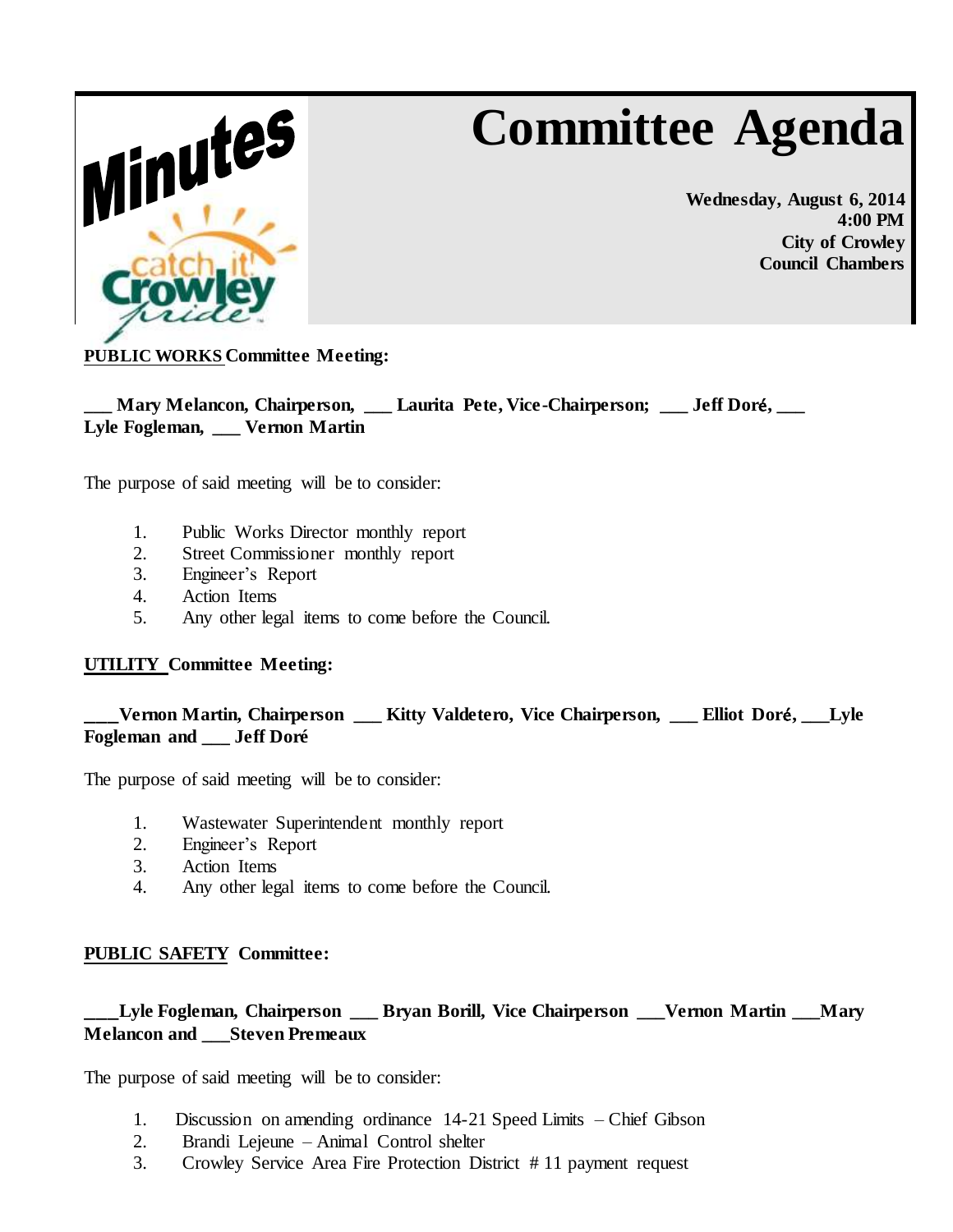- 4. Crowley Chamber of Commerce to close Parkerson Ave from Front St to 1st St. on November 15, 2014 from 7 am to 4 pm for the Gumbo Cookoff
- 5. Consider a new 2014 Class A Retail Outlet Beer Permit for Sheryl Bartlett dba Burger Zone, Inc. located at 1426 North Parkerson Avenue
- 6. Code Enforcement
- 7. Fire Department Report
- 8. Police Department Report
- 9. Action Items
- 10. Any other legal items to come before the Council

### **ZONING & ANNEXATION Committee:**

### Kitty Valdetero, Chairperson \_\_\_ Vernon Martin, Vice Chairperson \_\_\_ Bryan Borill\_\_\_ Elliot **Doré and \_\_\_ Steven Premeaux**

The purpose of said meeting will be to consider:

- 1. Engineer's Report
- 2. Subdivision
- 3. Re-subdivision
- 4. Trailer petitions
- 5. Zoning
- 6. Variance
- 7. Annexation
- 8. Conditional Use Permit
- 9. Plat Approval
- 10. Action Items
- 11. Any other legal items to come before Council

## **PUBLIC BUILDINGS Committee:**

## **\_\_\_Bryan Borill, Chairperson \_\_\_Lyle Fogleman, Vice Chairperson \_\_\_Elliot Doré \_\_\_ Mary Melancon and \_\_\_ Steven Premeaux**

The purpose of said meeting will be to consider:

- 1. City Hall
- 2. Criminal Justice Center
- 3. Rice Theatre, Annex and Main Street offices
- 4. Fire Department
- 5. Wastewater Facility
- 6. Recreation Buildings
- 7. Motor Vehicle Facility
- 8. Marble Building
- 9. Public Works Building
- 10. Enterprise Center of Acadia
	- a. Adopt a resolution of the Mayor and Board of Aldermen of the city of Crowley, Acadia Parish, Louisiana, authorizing a lease to the Assist Agency for office space in the Crowley Enterprise Center located at 11 North Parkerson Avenue, Crowley, Louisiana and to provide for the terms and conditions provided therein; and to provide for all matters relative thereto
- 11. Wells Fargo Express Railway Building
- 12. Animal Shelter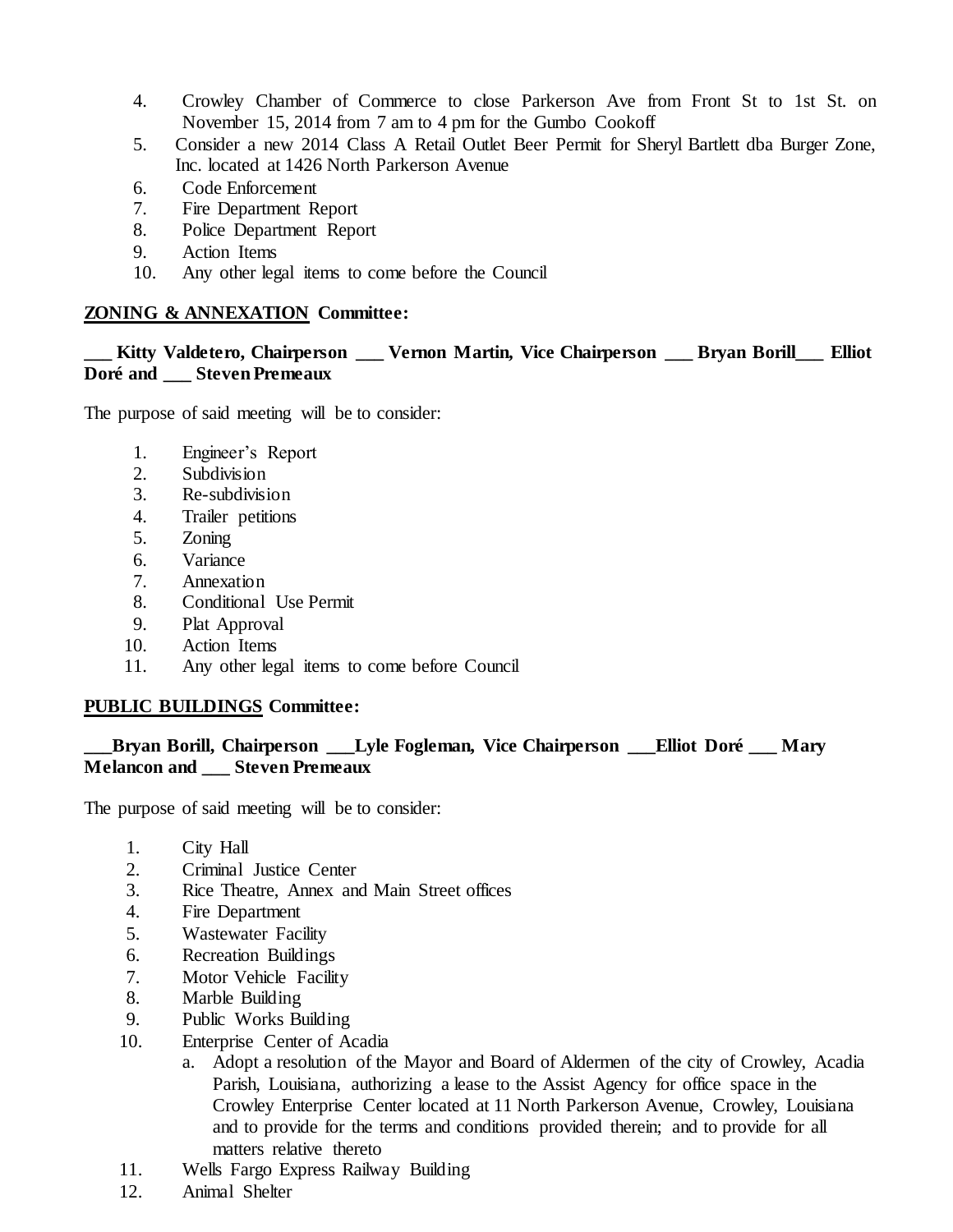- 
- 13. Action Items<br>14. Any other leg 14. Any other legal items to come before the Council